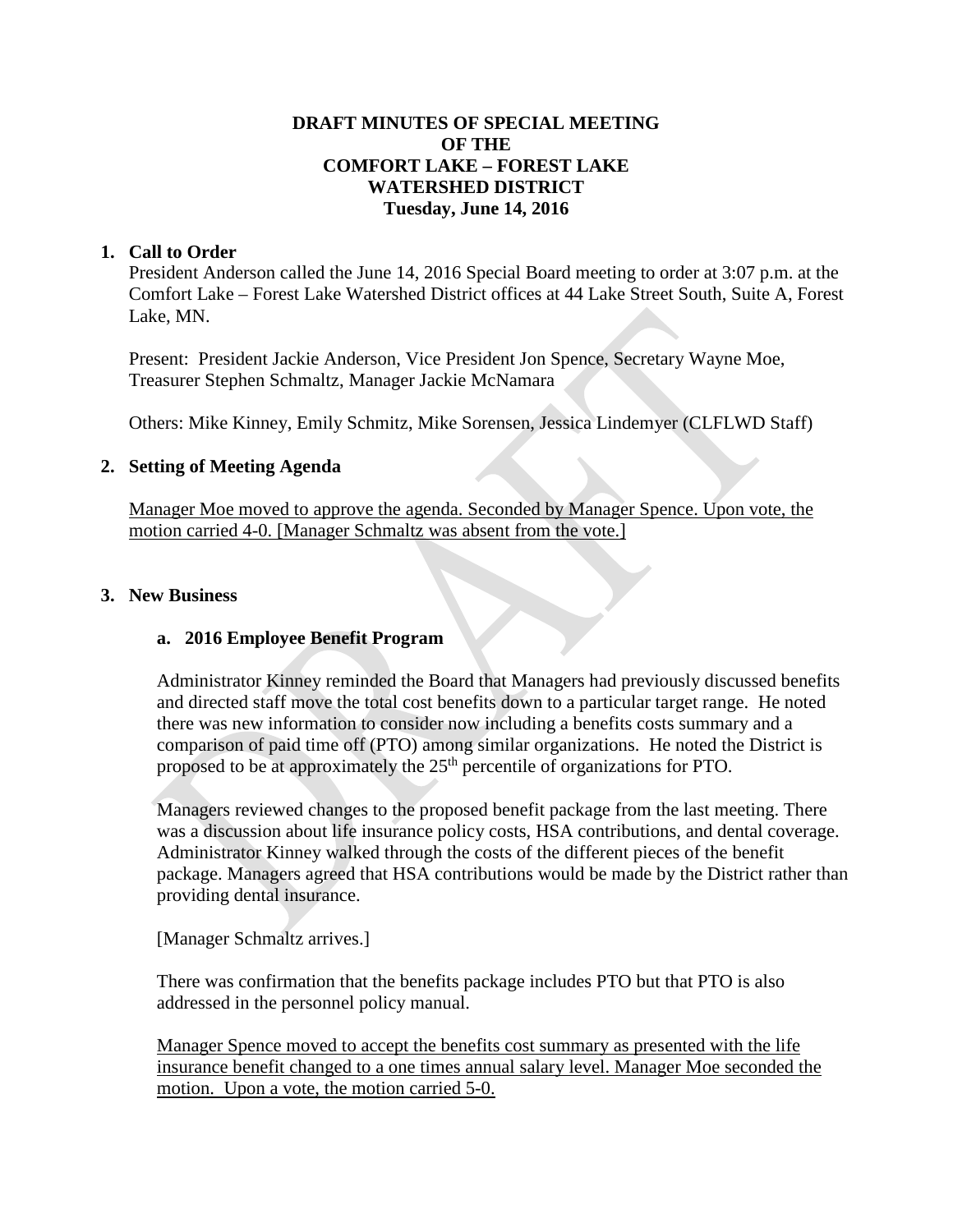## **b. Personnel Policy Manual**

Administrator Kinney noted changes to the policy manual per comments and suggestions at the last Board meeting.

President Anderson noted comments from Legal Counsel Holtman within the document. President Anderson walked through her comments, proposed changes and clarifications to the documents including the District adopting a coaching philosophy with a periodic review and changing the threshold for part time employees to begin receiving benefits from 20 hours per week worked, to 30 hours per week.

Administrator Kinney reported that in his experience, part time employees working as low as 20 hours per week often receive benefits but on a pro-rated basis. There was discussion about how the Federal Affordable Care Act threshold for healthcare coverage is 30 hours per week. President Anderson indicated that she didn't support providing PTO for employees working less than 30 hours per week. There was consensus to allow only those employees working at least 30 hours per week to be eligible for benefits.

President Anderson continued to walk through her recommended changes. She noted that as proposed, accrued PTO can be carried over from year to year at the end of the year. She noted that total accrued PTO is a financial liability for the District and so should be monitored to make sure the unused PTO balance doesn't grow exceedingly large and create a financial burden for the District. Manager McNamara suggested that perhaps the District could develop a policy to set a limit and then have it drawn out for the employee to invest themselves. President Anderson noted her desire to receive guidance from the District's accountants regarding appropriate liability levels. President Anderson also noted that as proposed, the policy indicates that accrued PTO goes to spouses in the event of an employee's death. Again, the Board wished for input from the accountant.

There was consensus that the policy should include at least an annual review of employees.

Manager Spence moved to accept the employee policy manual with the additions and changes presented at this meeting and directed staff to receive input and draft policies from the District accountant regarding PTO-related liability. Manager Moe seconded the motion. Upon a vote, the motion carried 5-0.

# **c. 2017 Budget Framework and Timeline**

Administrator Kinney indicated that he was seeking input on the budget structure, format, timeline, and goals in order to develop the 2017 budget. He explained different budget categories in the 2016 budget in order to get feedback on budget structure. Administrator Kinney also walked through the proposed timeline for complete budget development. President Anderson noted she is used to using the current format and asked about certain highlighted areas in the budget. Emily Schmitz noted the color coding was meant to indicate projects or programs in different lake management districts. Administrator Kinney also explained how items included in the PRAP (Performance Review and Assistant